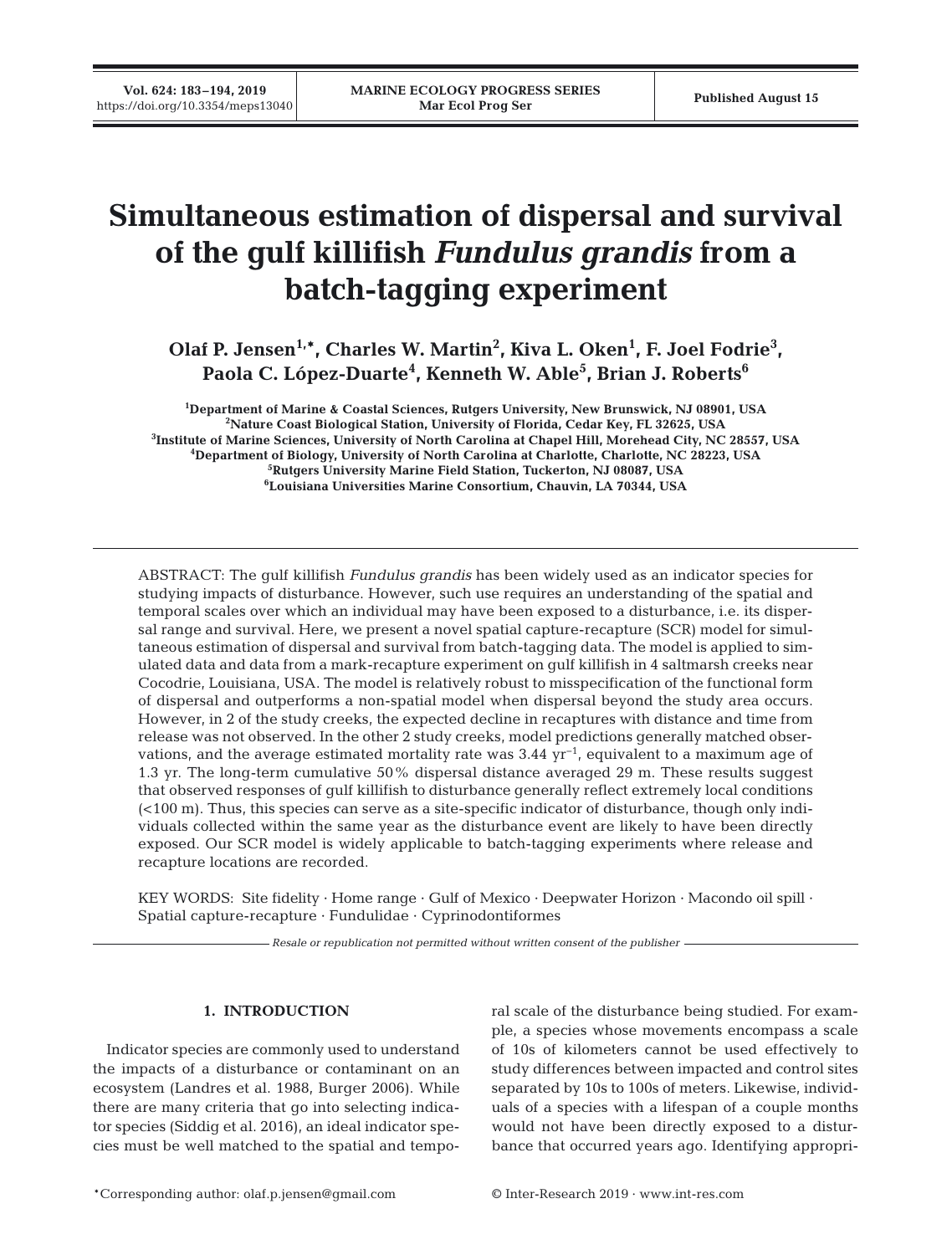ate indicator species thus requires a detailed understanding of dispersal and survival rates of candidate species. The challenge is that one of our most im portant tools for estimating these parameters, markrecapture experiments, frequently confounds these live-history rates.

Killifishes (Fundulidae) are a widely-used indicator species within saltmarsh ecosystems (Couillard & Nellis 1999, Thériault et al. 2007, Nelson et al. 2014). Mummichog *Fundulus heteroclitus* from the east coast of the United States are one of the better- studied marsh fishes and are critical components of these wetland ecosystems due to their high abundance, widespread distribution, and intermediate trophic position in the food web (Kneib 1986, Kneib & Wagner 1994, Able et al. 2007, Burnett et al. 2007, Finley et al. 2009). Moreover, their tolerance to a wide range of environmental conditions (Able & Grothues 2018) makes them attractive for use in laboratory experiments (Boehlert & Mundy 1988, Crego & Peterson 1997). A tagging experiment on this species (Teo & Able 2003a) has demonstrated strong site fidelity but a relatively large home range (15 ha for the 99% minimum convex polygon, equivalent to a circle with radius 219 m). The maximum age of mummichog is estimated at 3 to 4 yr (Fritz & Garside 1975, Kneib & Stiven 1978). Thus, the presence of contaminants in wild-caught mummichog can be assumed to be generally indicative of contaminants in the environment within 15 ha and 3 to 4 yr of the site and time of collection.

Within the northern Gulf of Mexico, the gulf killifish *Fundulus grandis* has been used as an indicator species because of its abundance and importance as a trophic link in estuaries (Fodrie et al. 2014, McCann et al. 2017). As a result, this species has been used to detect impacts of the 2010 Deepwater Horizon oil spill (Whitehead et al. 2012, Able et al. 2015, López-Duarte et al. 2016). Individual gulf killifish exposed to sublethal concentrations of oil have been shown to undergo changes in gill morphology and to express CYP1A, a physiological marker (Whitehead et al. 2012, Dubansky et al. 2013). However, dispersal and natural mortality rates of gulf killifish remain poorly understood. A short-term (1 mo between tagging and the final recapture period) tagging study of gulf killifish in an Alabama salt marsh found little movement among 4 tag and recapture sites separated by 100 to 270 m, with only 3% of recaptured individuals found at a site other than their release location (Nelson et al. 2014). Aging of gulf killifish collected from the St. Marks National Wildlife Refuge, Florida, based on scales resulted in a maximum age of 21.6 mo (Lipcius

& Subrahmanyam 1986). A more recent study that examined otoliths from gulf killifish collected in Louisiana indicated the maximum age could be closer to 27 mo (Vastano et al. 2017). Given the legacy of anthropogenic stressors in this area (e.g. overfishing, habitat modification, and oil spills), it is of paramount importance to gain a more comprehensive understanding of the life history and demographic patterns of key indicator species such as gulf killifish.

Ideally, a tagging study should be able to provide an understanding of both movements and mortality. However, dispersal outside the study area and mortality are generally confounded in most tagrecapture models. That is, when a tagged individual is not recaptured, there are 3 possible explanations that are difficult to distinguish: (1) it was present in the study area but not detected, (2) it left the study area, or (3) it died. A 'robust' version of the Cormac-Jolly-Seber model can accommodate temporary emigration (Pollock et al. 1990) when estimating survival but provides no information about dispersal. In general, models for dispersal have developed independently from those focused on estimating survival (Gilroy et al. 2012). A newer class of spatial capture-recapture (SCR) models provide a suite of methods for separating the 2 processes based on individual recapture histories when the spatial location of tagging and recapture is known (Royle et al. 2013, Ergon & Gardner 2014, Schaub & Royle 2014).

In many cases, individual marking is impossible or impractical, and batch marking is employed. Methods for batch marking of fish range from simple fin clips to the use of chemicals or temperature change to mark otoliths (Skalski et al. 2009). Analytical methods for batch-marked capture-recapture experiments are much more limited than those which utilize individual recapture histories. Recently, Viallefont et al. (2012) developed a model for batch-marking experiments that allows for estimation of survival and transition probabilities between discrete states, including developmental stages or capture-recapture sites. This model is a significant advance, but it focuses on im proving survival estimates and does not provide a detailed understanding of dispersal in continuous space. Thus, there remains a need for models which can simultaneously estimate dispersal and survival using data from batch-marking experiments.

Here, we develop a simple model for estimating dispersal and survival which we apply to a batchmarking experiment and provide estimates of survival and continuous dispersal rates of tagged gulf killifish at 4 hydrologically separated creeks in southern Louisiana, USA.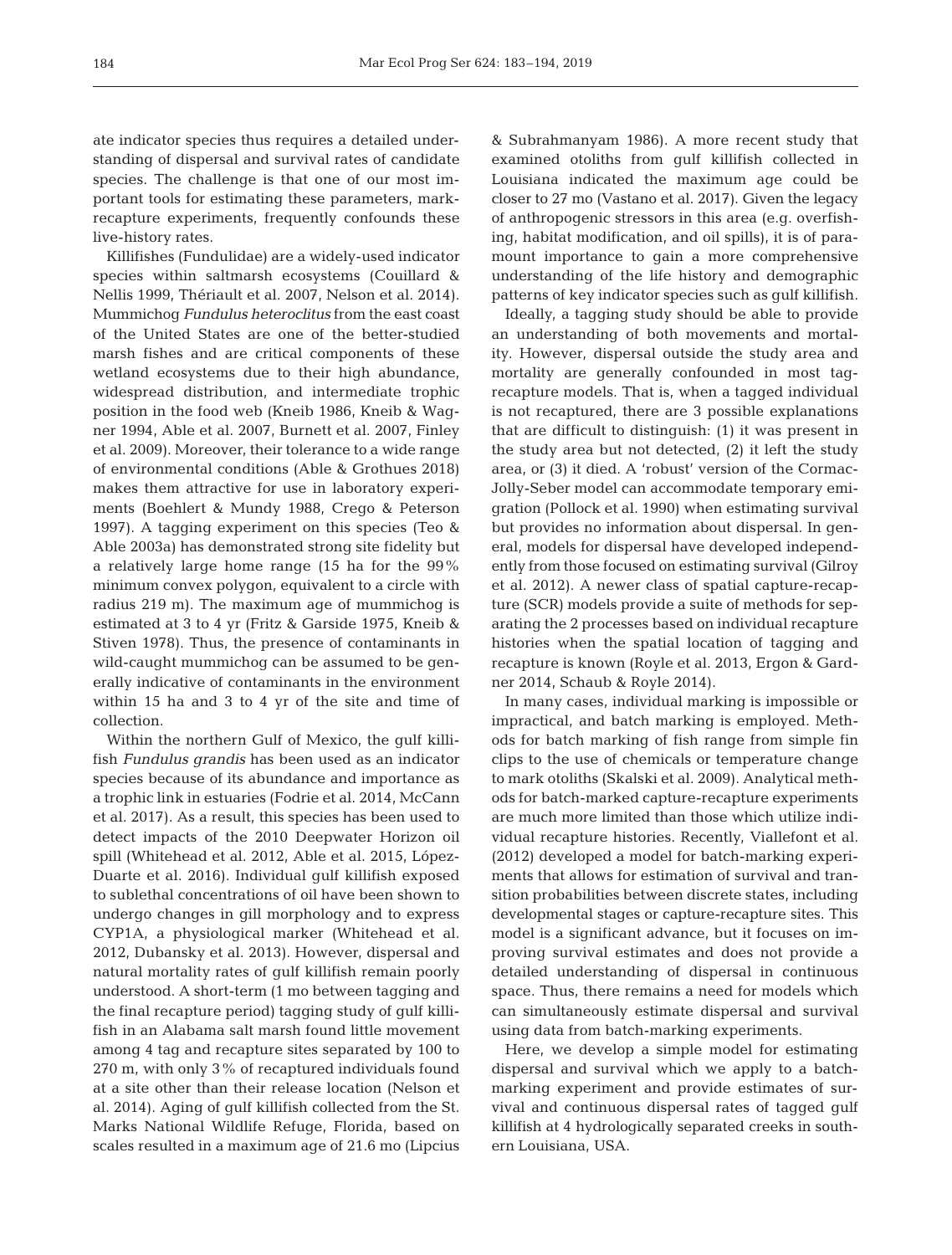# **2. MATERIALS AND METHODS**

## **2.1. Study sites**

The mark-recapture experiment was conducted in 4 tidal salt marsh creeks near the Louisiana Universities Marine Consortium (LUMCON) in Cocodrie, southern Louisiana, USA (Fig. 1). Tidal creeks were chosen as previous research confirmed that gulf killifish *Fundulus grandis* frequently use these habitats (Able et al. 2015), and some site fidelity has been demonstrated in a similar species *(F. heteroclitus,* Able et al. 2012). The 4 selected sites are all separated by >250 m (Creek 1 to Creek 2: 430 m; Creek 1 to Creek 3: 370 m; Creek 1 to Creek 4: 350 m; Creek 2 to Creek 3: 460 m; Creek 2 to Creek 4: 620 m; Creek 3 to Creek 4: 260 m). To investigate potential seasonal differences, tagging was conducted at 2 of the creeks (1 and 2) in October and at the other 2 creeks (3 and 4) in May of the following year. Dominant marsh vegetation in all areas is *Spartina alterniflora*. As in other areas of coastal Louisiana, the tidal amplitude is low  $(-0.2 \text{ to } 0.3 \text{ m})$ ; Turner 2001), and water level is primarily driven by wind and larger-scale meteorological forcing (Rozas 1995). Salinity ranges from 5 to 25 and water temperature from 5 to 25°C throughout the year (LUMCON environmental monitoring station: http:// weatherstations. lumcon. edu).



Fig. 1. Four tidal creeks used in this study near Louisiana Universities Marine Consortium, Cocodrie, Lousiana, USA. Tagged gulf killifish were released from a central location in the tidal creek (squares) and resampled over time at various distances (circles)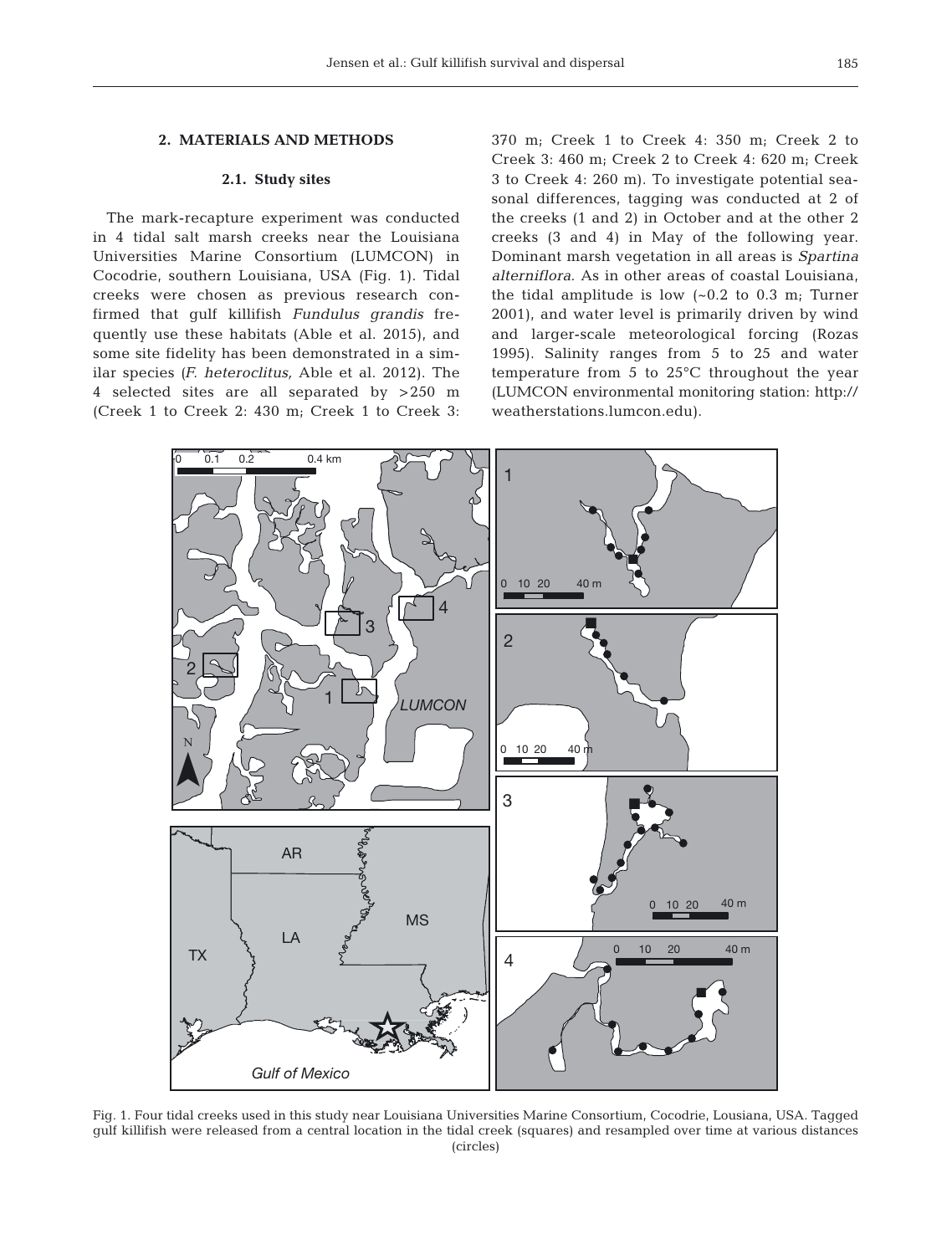| Site    | Tagging date                    | Number |      | $\equiv$ Total length $\equiv$ |      | Recapture sites (m from release site)    |
|---------|---------------------------------|--------|------|--------------------------------|------|------------------------------------------|
|         | $\text{mm}/\text{dd}/\text{vv}$ | tagged | Mean | Min.                           | Max. |                                          |
| Creek 1 | 10/12/2012                      | 189    | 60   | 38                             | 120  | 0, 5(3), 10(2), 30(2)                    |
| Creek 2 | 10/11/2012                      | 221    | 59   | 37                             | 94   | 0, 5, 10, 15, 30, 60                     |
| Creek 3 | 5/20/2013                       | 89     | 71   | 38                             | 131  | $0, 10(3), 20(3), 30, 40(2), 50, 60, 70$ |
| Creek 4 | 5/21/2013                       | 146    | 83   | 41                             | 135  | 0, 10(2), 20, 30, 40, 50, 60, 80, 90     |

Table 1. Details for tagged gulf killifish and distances for recapture efforts. Number of recapture sites (if >1) given in parentheses. See Fig. 1 for creek locations

#### **2.2. Tagging and recapture**

Following the methods of Teo & Able (2003a), gulf killifish were collected at each site and tagged using 1.1 mm long × 0.28 mm diameter coded wire tags. Tags were injected into the dorsal musculature of fish using a handheld multishot tag injector, and tag placement was verified using a handheld wand detector (Northwest Marine Technology). Minimal mortality of *F. heteroclitus* has been noted in previous studies using this method (Teo & Able 2003b, Able et al. 2006). For our study, 10 tagged individuals were kept in an aerated 19 l bucket at LUMCON, and no mortality was noted after a 48 h period. All gulf killifish were captured using wire mesh traps (41 cm long, 22 cm wide with 3 mm mesh; Memphis Net and Twine) baited with approximately 5 to 10 pieces of commercially available dog food (Ol' Roy™). For initial collections, trapping was conducted for 1 to 2 d (with trap soak times of 4 to 14 h) until at least 75 fish were captured at each creek. Collected fish were tagged, measured  $(\pm 1 \text{ mm})$ , and kept in an aerated cooler until released at a single release location (denoted Distance 0) at each site (Fig. 1). Release locations were sited far from the creek mouth to limit potential predation mortality of newly released tagged individuals, which was assumed to be higher near the deeper water commonly found at creek mouths. A total of 189, 221, 89, and 146 gulf killifish (average size 68 mm) were suc-

cessfully tagged in Creeks 1, 2, 3, and 4, respectively (Table 1). This re search was conducted under the Rutgers University Institutional Animal Care and Use Committee (IACUC) protocol # 88−042 'Determinants of fish habitat quality in stressed and unstressed estuaries.'

Recaptures were obtained at fixed stations located at set intervals from 5 to 90 m away from the release site, depending on creek morphology (Table 1). The spacing among adjacent recapture locations was shorter (5 to 10 m) near the release location to maximize expected recaptures from a fixed amount of sampling effort (i.e. number of traps) and wider in Creeks 3 and 4 because these creeks were longer. These recapture sites were sampled successively over time from 1 to 339 d post-release (Table 2). To recapture tagged individuals, 3 traps were placed overnight on the bottom at the edge/ marsh interface at each location and checked the next morning such that total fishing effort was consistent among locations within a creek. After recapture, tagged individuals from each location were identified using the aforementioned handheld wand scanner and measured  $(\pm 1 \text{ mm})$ , and all tagged and untagged gulf killifish were counted and recorded. All fish were released at the site of capture to avoid introducing confounding density-dependent factors or altering dispersal patterns. Although coded wire tags can allow for the fate of specific individuals to be tracked via the dissection and examination of tags post capture, retention of recaptured individuals would have resulted in rapid depletion of the tagged population thus limiting the study duration.

#### **2.3. Tag-recapture model**

We assumed that the expected number of recaptured individuals at location *i* at time  $t$ ,  $E(R_{i,t})$ , is related to

Table 2. Temporal distribution of sampling at the 4 sites. Numbers indicate days since release (days at sampling separated by commas for sites sampled repeatedly). Months in which no sampling occurred are indicated with a dash. See Fig. 1 for creek locations

|                                                         |  |  |  |  | $-2012 \rightarrow -$<br>Oct Nov Dec Jan Feb Mar Apr May Jul Jul Aug Sep |  |
|---------------------------------------------------------|--|--|--|--|--------------------------------------------------------------------------|--|
| Creek 1 1, 2, 7 19 58 - - 152 - 225 - 290 - 338         |  |  |  |  |                                                                          |  |
| $\vert$ Creek 2 1, 2, 8 20 59 - - 153 - 222 - 291 - 339 |  |  |  |  |                                                                          |  |
| Creek 3 - - - - - - - 1 13 44,69 - 117                  |  |  |  |  |                                                                          |  |
| $\vert$ Creek 4 - - - - - - - 1 12 43,68 - 116          |  |  |  |  |                                                                          |  |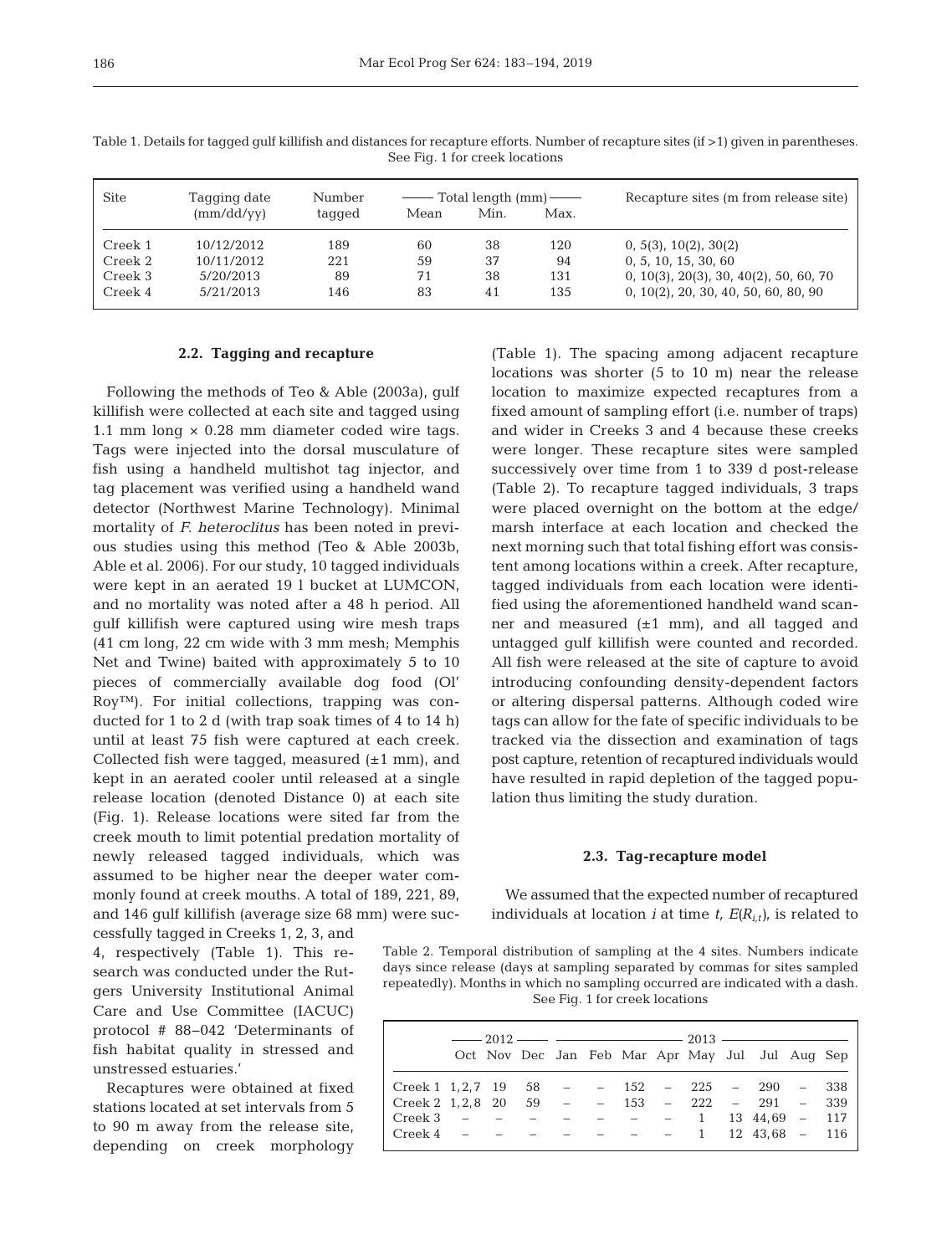the number of individuals tagged, survival and dispersal processes, and availability to recapture:

$$
E(R_{i,t}) = N_0 S^t D_{i,t} \lambda \tag{1}
$$

Here,  $N_0$  is the initial number of marked individuals, *S* is the daily survival rate,  $D_{i,t}$  is the relative density of marked individuals at location *i* and time *t* (de termined by the dispersal model described below), and  $\lambda$  is a scalar representing the availability of marked individuals to the sampling gear. We pooled recaptures across traps within each site-sampling period; modeling each trap separately decreased the estimate of the availability parameter as expected but did not influence estimates related to survival or dispersal. Dispersal is modeled here as a relative frequency 'distribution of dispersal distances' (DDD) in continuous space (Paradis et al. 2002, Flostrand et al. 2009) using 3 candidate dispersal models: the half normal, the exponential, and the half Cauchy (Eqs. 2, 3, and 4, respectively),

$$
D_{i,t} = \sqrt{\frac{2}{\pi \sigma_i^2}} \exp\left(-\frac{x_i^2}{2\sigma_i^2}\right)
$$
 (2)

$$
D_{i,t} = \frac{1}{\sigma_t} \exp\left(-\frac{x_i}{\sigma_t}\right) \tag{3}
$$

$$
D_{i,t} = \frac{2}{\pi \sigma_t \left[1 + \left(\frac{x_i}{\sigma_t}\right)^2\right]}
$$
 (4)

where  $D_{i,t}$  is the relative density of marked individuals at *i* and time after release  $t$ ,  $x_i$  is the distance between *i* and the release site, and  $\sigma_t$  is the dispersal parameter at *t*. Normalizing constants were included so that the 3 distributions had comparable scales. All 3 dispersal models are similar in that they have a single parameter that controls the extent of dispersal. Both the exponential and half Cauchy models have heavier tails than the normal distribution. The Cauchy is a particularly heavy-tailed distribution often used to accommodate the more frequent ob servation of long-distance dispersals than expected from normal or exponential distributions (Shaw 1995).

In theory, the dispersal distributions should expand over time as individuals move away from the tagging site. If individual movements follow a center-biased random walk (or Ornstein-Uhlenbeck process), the parameter controlling the dispersal distance (e.g. the variance for the half-normal distribution) should ap proach an asymptote. Therefore, in addition to the simple constant dispersal model, we quantified dynamic dispersal distributions in 3 different ways (hereafter referred to as 'model structures'): (1) as an independent dispersal term estimated at each time *t*, (2) as a random effect where the dispersal term at each time *t* is a random value drawn from a lognormal hyper-distribution describing average dispersal, and (3) as a 2-parameter asymptotic function of *t.*

During initial data exploration, we found strong evidence for overdispersion of the recapture counts, i.e. more variability in counts than would be expected from a Poisson distribution. Therefore, we modeled the count data using a negative binomial distribution which estimates an additional variance parameter. This allows the variance of the counts to exceed the Poisson expectation and is often useful in ecological settings with highly variable data (Bolker 2008). The Poisson distribution is a special case of the negative binomial distribution used here.

The model was implemented in R (v3.5.1, R Core Team 2018) using the Template Model Builder package (Kristensen et al. 2016) to perform maximum likelihood estimation. Data were analyzed for each study site separately to allow for comparison. Akaike's information criterion (AIC) was used to select the most parsimonious model structure and dispersal model.

We tested our estimation model with simulated data for a single hypothetical creek. Simulated data had the same data structure (sampling distances, dates sampled, number of releases) as Creek 2, which has a simple linear morphology with a single channel. We used a daily survival rate of 0.99 (equivalent to a mortality rate of 3.67  $yr^{-1}$  and a maximum age of 1.17 yr), an availability parameter of 2, and an overdispersion parameter of 2, all approximately within the range of the observed data. We allowed the dispersal parameter to increase over time following a Michaelis-Menten-style asymptotic curve:  $\sigma_t$  = 32.5*t/*(*t* + 6.35), where dispersal reaches 95% of its asymptotic value by Day 121. These parameter values were also approximated from the data. Be cause the dispersal parameter is not directly comparable among the 3 dispersal models and we wished to investigate the effect of model misspecification, we quantified the distance within which 50% of the DDD falls for the constant dispersal parameter. To achieve comparability among the different dispersal structures (including those with time-varying dispersal parameters), we calculated this statistic for the resampling event 20 d after release. We simulated 500 data sets from each dispersal model and fit all 3 dispersal models to each data set, assuming a constant dispersal parameter, a fixed effect dispersal parameter, a random effect dispersal parameter, a Michaelis-Menten asymptotic dispersal parameter,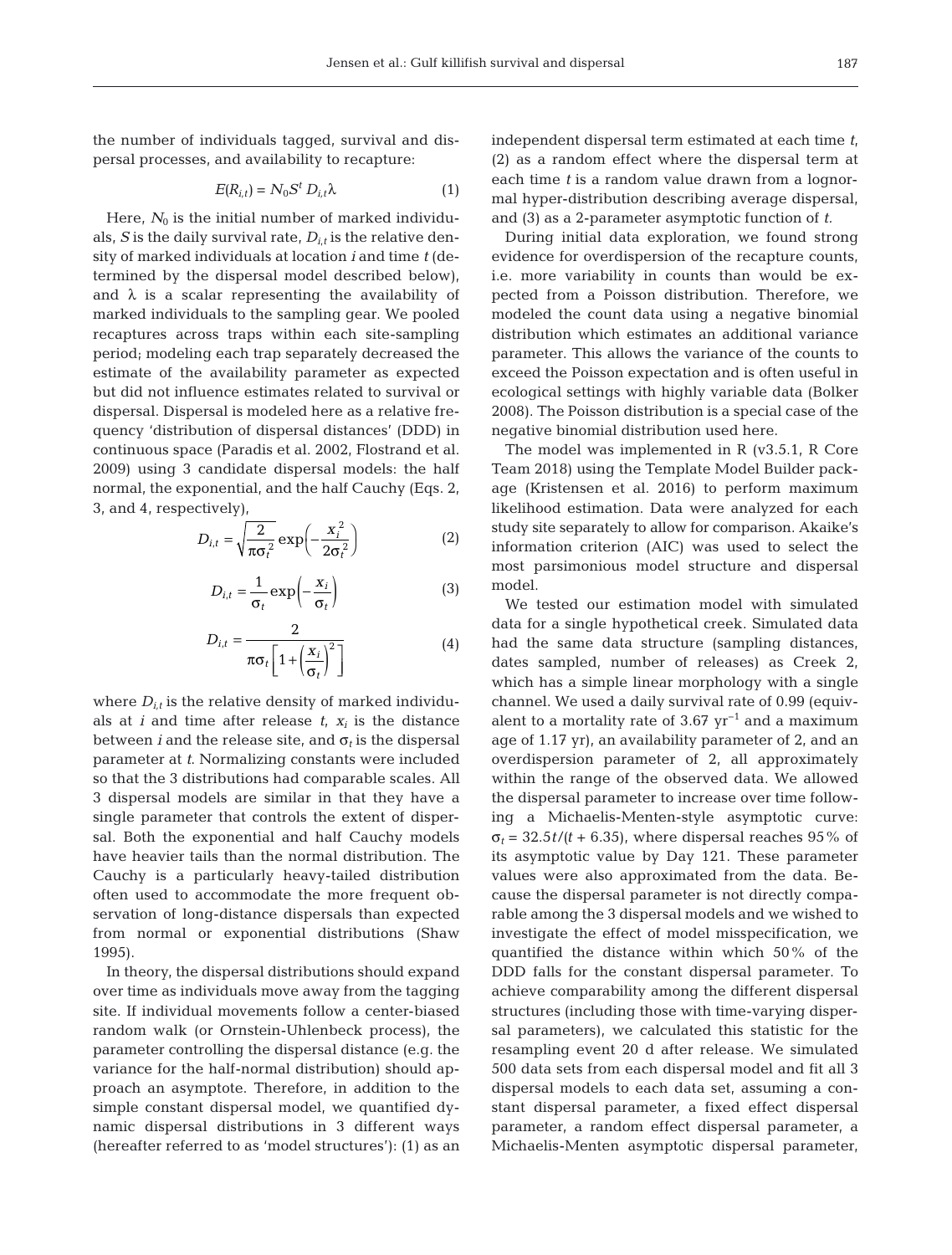and a von Bertalanffy asymptotic dispersal parameter to test the importance of functional form of the asymptote. Note that the von Bertalanffy curve was only fit to the simulated data and not actual data. For comparison, we also fit a non-spatial model to each simulated dataset that ignored dispersal. This made a total of 24 000 fitted models attempted. For each fitted model, we quantified the relative error ([observed − true]/true) of both derived quantities related to dispersal (except for the fixed effect model), as well as the maximum age. Maximum age *(A*max) was calculated from daily survival following Hoenig (1983):

$$
A_{\text{max}} = \exp\left(\frac{1.46 - \log M}{1.01}\right) \tag{5}
$$

where the mortality rate  $M = (-365) \times \log S$ , and *S* is the daily survival rate estimated based on Eq. (1). For each data set, we compared the AIC value for the 3 dispersal models that assumed a Michaelis-Menten asymptote for the dispersal parameter (the true process). This allowed us to test how often the correct dispersal model was selected.

## **3. RESULTS**

## **3.1. Gulf killifish tagging experiment**

Overall, tagged fish exhibited a high degree of site fidelity (Fig. 2). In Creeks 1 and 2, a total of 176 and 208 tagged fish were recaptured from a total of 2494 and 2483 total fish captured in each creek, respectively (Table S1 in Supplement 1 at www.int-res. com/articles/suppl/m624p183\_supp1.xlsx). In these creeks, recapture was generally highest at the initial release location and decreased with increasing dis-

> Distance from release (m) 0 5 10 15



●

Creek 1 Creek 2

120

90

●

heights represent averages across sites; however, sites were modeled independently. Because tagging was initiated at different times, the recapture event at Creeks 1/2 on Day 225/222 occurred at approximately the same time as the recapture event on Day 1 at Creeks 3 and 4

●

15

● ● ●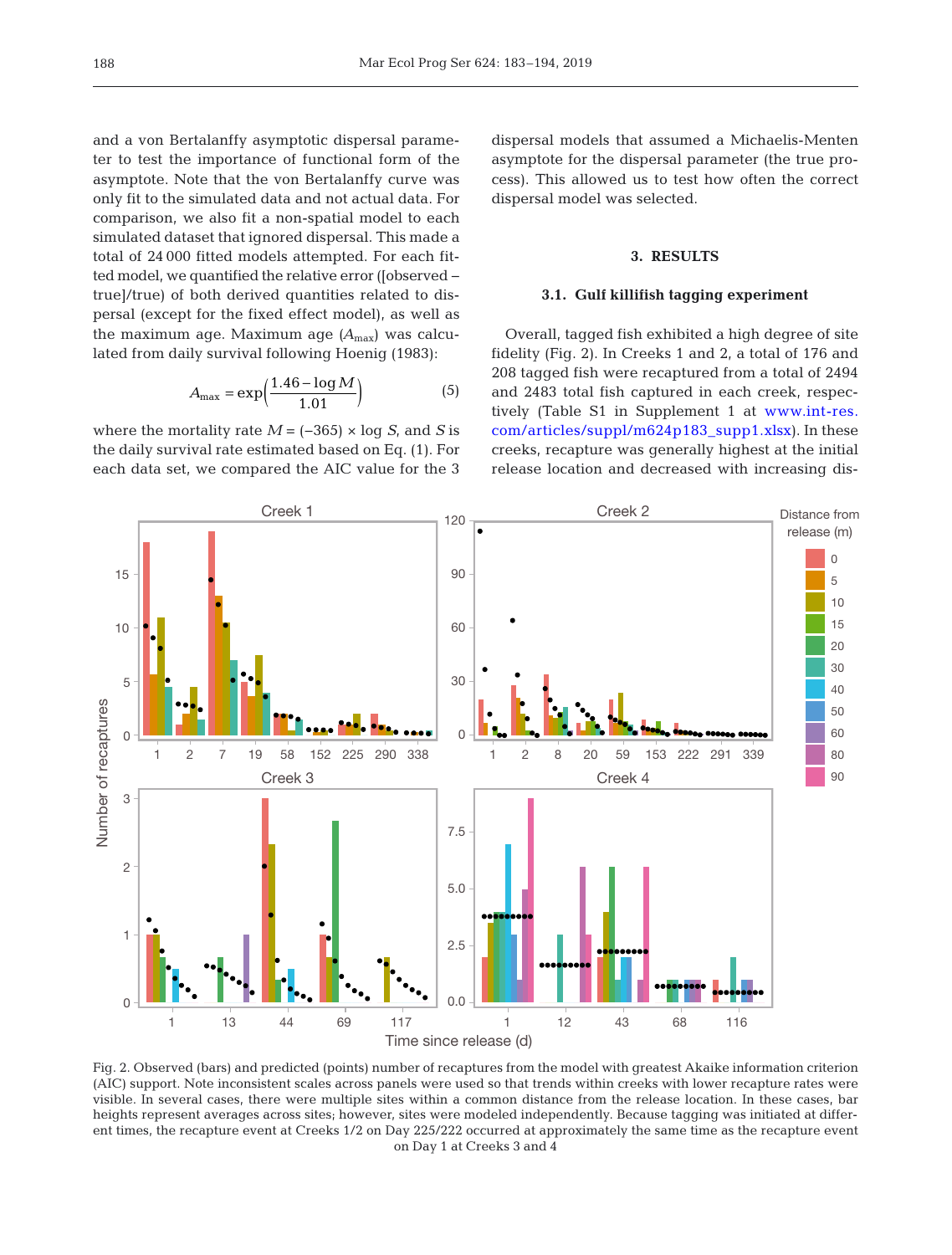tance. In general, this trend weakened over time as fewer recaptures were made. Fewer recaptures of tagged fish were observed in Creeks 3 and 4, however, with 28 recaptures (of 2406 total fish captured) in Creek 3 and 50 tagged fish (of 2314 total fish) recaptured in Creek 4 (Table S1). Over the entire study, we found high initial recapture rates at Creeks 1 and 2 (maximum: 49%). The maximum distance at which a tagged fish was recaptured was 90 m, and the maximum time at large was 338 d after tagging.

# **3.2. Simulations**

Simulation results indicated that survival estimates (and parameters derived from survival, such as in stantaneous mortality and maximum age) are robust to misspecifying the form of the dispersal distribution as long as the dispersal parameter is estimated and allowed to vary in time (Fig. 3). Failing to account for dispersal and its changes over time leads to positively biased estimates of mortality (and therefore nega-



Fig. 3. Simulation results: relative error of estimated annual mortality *(M)* across different dispersal distributions and structures for estimating the dispersal parameter. The five dispersal structures are random (scale parameter estimated as independent random effect for each sampling occasion), fixed (scale parameter estimated as fixed effect), constant (scale parameter assumed constant across sampling occasions), and AsympVB and AsympMM, which both assume the scale parameter increases in an asymptotic fashion over time, either via a von Bertalanffy (VB) function or a Michaelis-Menten (MM) function. Point is at the median relative error, thick bars represent middle 50% across simulations, thin bars represent middle 90%. Missing scenarios indicate that the model did not converge for any of the 500 simulations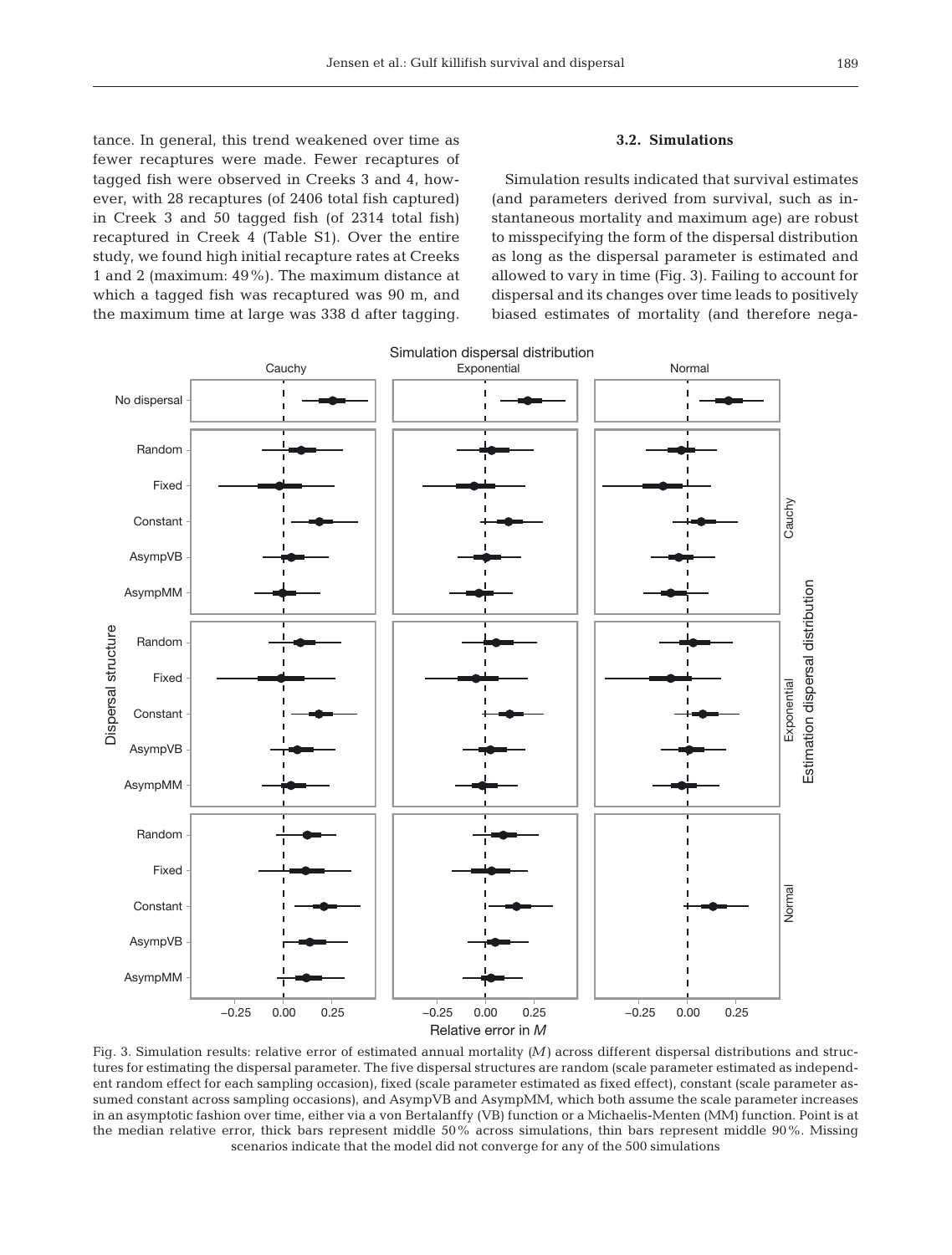Table 3. Average Akaike information criterion  $(AIC) \pm 1 SD$ across simulations. Each row represents a different simulation model; each column is a different estimation model. The correct structure for the dispersal parameter (Michaelis-Menten) was assumed in all cases

|                          |           | Normal Exponential Cauchy |              | $%$ correct<br>model chosen |
|--------------------------|-----------|---------------------------|--------------|-----------------------------|
| Normal                   | $309 + 9$ | $300 + 10$                | $316 \pm 10$ | 9                           |
| Exponential $312 \pm 12$ |           | $296 \pm 11$              | $304 \pm 11$ | 94.2                        |
| Cauchy                   |           | $313 \pm 13$ $296 \pm 12$ | $290 \pm 11$ | 84.4                        |

tively biased estimates of maximum age); the estimation model assumes that fish that were not recaptured later in the study died, when they may have instead moved beyond the study area. As expected, dispersal-related quantities were more sensitive to model misspecification than survival-related quantities, though dispersal quantities were generally estimable under the correctly specified model for the Cauchy and exponential dispersal distributions (Fig. S1 in Supplement 2 at www.int-res.com/articles/suppl/ m624p183\_supp2.pdf). Overall, precision for the dispersal statistic we examined (distance within which 50% of tagged fish disperse on Day 20) was lower than precision for estimates of mortality.

Among the 4 model structures we tested that do allow the dispersal parameter to change through time, all were reasonably accurate (<22% median relative error in all cases) in estimating the mortality rate (Fig. 3). As expected, the Michaelis-Menten asymptotic model structure (i.e. the true model structure) had the lowest median relative error when averaged across the 9 combinations of simulation and estimation dispersal models (0.00870). The fixed effect model structure that independently estimates the dispersal parameter in each time period performed nearly as well in terms of accuracy (−0.0193), but this heavily parameterized model had poor precision and results were more variable across simulations than those of any other model structure. The incorrect asymptotic model structure (i.e. von Bertalanffy; 0.0440) and the random effect model structure (0.0672) both had a slight positive bias when estimating the mortality rate but similar precision to the true model. No time-varying dispersal models successfully converged when the simulation and estimation dispersal distribution were both normal. Overall, the mortality rate was still overestimated (i.e. positive bias much more common than negative bias) but to a lesser degree than when ignoring dispersal altogether.

When the correct temporal structure for the dispersal term was specified (Michaelis-Menten), AIC model selection was reliably able to select the correct dispersal distribution when data were simulated from the exponential and Cauchy distributions but not the normal distribution (Table 3). However, we note that incorrect specification of the dispersal model did not have a major influence on bias in estimates of mortality (Fig. 3).

## **3.3. Model application to the gulf killifish mark-recapture experiment**

Linearity of the creeks appeared to be an important factor in how well the model fit the data. Creeks 1 and 2 were characterized by a relatively simple linear structure with a single within-channel pathway between the release site and recapture sites. Both observations and model predictions for Creeks 1 and 2 showed a general decline in recaptures with distance from the release site and over time (Fig. 2), as expected. In contrast, Creeks 3 and 4 were surrounded by lower-elevation marsh that was frequently inundated during periods of high water (high tides and/or wind-related high-water events). This resulted in multiple pathways of varying distances by which fish could move from one recapture location to another. In these creeks (3 and 4), we observed little evidence of recapture rates declining with distance from the tagging site, and the recapture rates themselves were also low (Fig. 2). This caused the models to either fail to converge (Creek 3) or to estimate unrealistic results (Creek 4, Table 4). We also cannot discount the possibility that the seasonal timing of tagging resulted in the observed differences between Creeks 1 and 2 (tagged in October) and Creeks 3 and 4 (tagged in May).

Mortality estimates were similar for Creeks 1 and 2 across all 6 models and were equivalent, on average, to a mean ( $\pm$ 1 SD) mortality rate of 3.64  $\pm$  0.78 yr<sup>-1</sup> for Creek 1 and 3.25  $\pm$  0.58 yr<sup>-1</sup> for Creek 2. Using Hoenig's (1983) relationship between natural mortality and longevity, these estimates equate to a maximum age of  $1.2 \pm 0.25$  yr for Creek 1 and  $1.3 \pm 0.23$  yr for Creek 2. Mortality estimates were unreliable for Creeks 3 (unrealistically low) and 4 (unrealistically high; Table 4).

For the well-estimated Creeks 1 and 2, there was support for both the random effect and the asymptotic model structures with greatest support for the random effect in Creek 1 and the asymptotic model (Michaelis-Menten) in Creek 2 (Table 4, Table S2 in Supplement 2). Dispersal occurred quickly in Creek 2,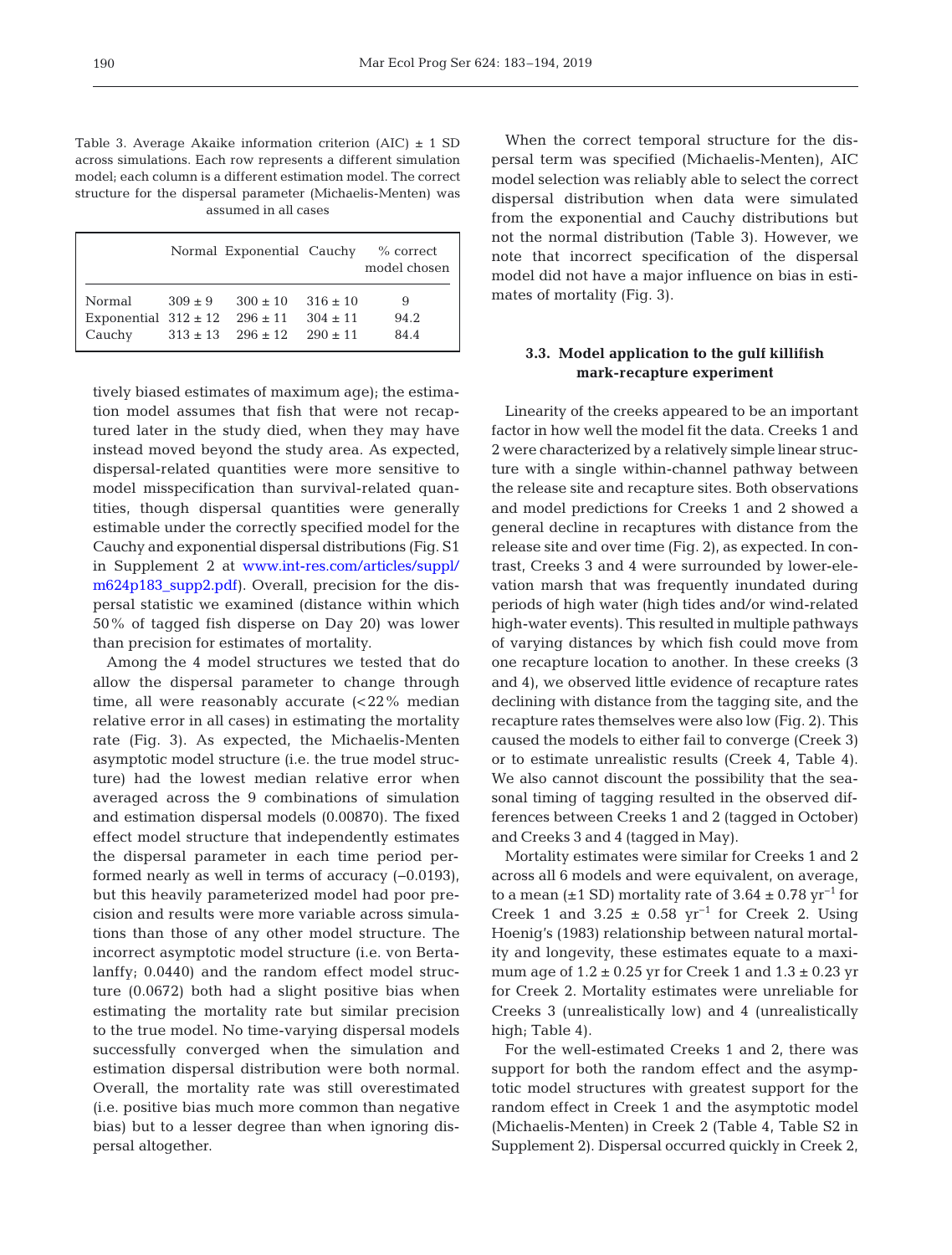| pling occasion occurred ~3 wk post-release in Creeks 1 and 2 and 10 wk post-release in Creeks 3 and 4 |                    |                    |                              |                        |                     |  |  |  |
|-------------------------------------------------------------------------------------------------------|--------------------|--------------------|------------------------------|------------------------|---------------------|--|--|--|
| Location                                                                                              | $M\rm\, (yr^{-1})$ | $A_{\rm max}$ (yr) | Mean dist $\omega$ 50% disp. | Dispersal distribution | Dispersal structure |  |  |  |
| Creek 1                                                                                               | $3.6 \pm 0.8$      | $1.2 \pm 0.3$      | $92 \pm 45$ m                | Exponential            | Random              |  |  |  |
| Creek 2                                                                                               | $3.3 \pm 0.6$      | $1.3 \pm 0.2$      | $20 \pm 5$ m                 | Exponential            | Michaelis-Menten    |  |  |  |
| Creek 3                                                                                               | $1.3 \pm 2.1$      | $3.2 \pm 5.1$      | $34 \pm 42$ m                | Cauchy                 | Random              |  |  |  |

Creek 4 6.3 ± 2.4 0.7 ± 0.3 712−20000 km Equal support Random

Table 4. Model estimates of the natural mortality rate  $(M)$ , maximum age  $(A_{\text{max}})$ , distance within which 50% of individuals have dispersed at 20 d or the fourth sampling occasion (for the random dispersal structure), and the dispersal distribution and dispersal structure for the top ranked model for each creek. Uncertainty reported is  $\pm$  1 standard deviation. The fourth sam-

reaching 50% of the asymptotic dispersal distribution in (mean  $\pm$  SD) 6.3  $\pm$  3 d and 95% in 121  $\pm$  65 d. However, with a coefficient of variation of nearly 50%, there was high uncertainty in the dispersal rate. We also note that the asymptotic model overestimated recaptures for sites near the release location during the first 2 d following release, i.e. it under estimated how quickly tagged individuals dispersed. After 1 wk, fits were more appropriate (Fig. 2). Un like the simulations, there was very little differentiation in AIC support among the 3 dispersal distributions. Estimates of the distance within which 50% of individuals are found at 20 d post-release ranged from 20 to 92 m for the best supported models in Creeks and 1 and 2.

### **4. DISCUSSION**

Our results generally confirm that the spatial scale of gulf killifish *Fundulus grandis* dispersal and the temporal scale of their lifespan are an appropriate match for the relevant scales in studies that have used them as an indicator species for anthropogenic disturbances such as the 2010 Macondo oil spill. Our model estimates of the average long-term cumulative 50% dispersal distance suggest that half of all tagged individuals can be expected to be found no further than 29 m from the release site. In comparison, oiled and unoiled sites were separated by 50 m to several kilometers in Able et al. (2015) and 10s to 100s of kilometers in Whitehead et al. (2012) and López-Duarte et al. (2016). Our estimated maximum age (1.2 to 1.3 yr) suggests that the adult gulf killifish collected by Whitehead et al. (2012) within the first 4 mo after the spill were likely present in the marsh at the time that oil from the spill first arrived. However, the individuals captured by Able et al. (2015) >2 yr after the spill were most likely not alive at the time of the spill.

Although there is little quantitative data on gulf killifish dispersal distances, estimates of dispersal from the application of our spatial mark-recapture model to field data from Creeks 1 and 2 are comparable to another published study on this species and generally within the same range as dispersal distances reported for the congeneric mummichog. The only other quantitative study of gulf killifish dispersal that we are aware of is Nelson et al. (2014), which documented extremely high recapture rates (56%) with 97% of recaptures occurring at the same location. Of the remaining 3% of individuals that were recaptured at a different location, 29 out of 31 (94%) were recaptured 100 m away. However, the time period of the Nelson et al. (2014) study was only ~1 mo. Studies of mummichog, the east coast congener, have demonstrated similarly limited dispersal (Crum et al. 2018). For example, young-of-the-year moved 0 to 299 m from their release location (Able et al. 2006). A study of adult mummichog found extremely localized home ranges, with dispersal limited to 36 m (Lotrich 1975). Other studies have found higher, but still relatively localized, home ranges for mummichog, from 6 ha (McMahon et al. 2005, Rudershausen et al. 2014; equivalent to a circle with radius 138 m) to 15 ha (Teo & Able 2003a,b; equivalent to a circle with radius 219 m). The latter study occurred in a restored low elevation marsh that was completely flooded at high tide with no well-defined creeks, similar to our Creeks 3 and 4. This difference may account for the larger home range observed by Teo & Able (2003a,b). Others have found high site fidelity in marshes for other species of *Fundulus*, including spotfin killifish *F. luciae* (Able et al. 2006).

Our estimates of longevity are lower than estimates from aging studies, although the dependence of maximum age on sample size in aging studies makes direct comparison difficult. Maximum age estimates of 1.2 and 1.3 yr (upper 95% CI of 1.7 and 1.8, respectively) were consistent for the 2 creeks (Creeks 1 and 2, respectively) for which the model converged and provided a reasonable fit to the data. These estimates differ from the maximum ages of 1.8 yr from a sample of 12 individuals aged using scales (Lipcius & Sub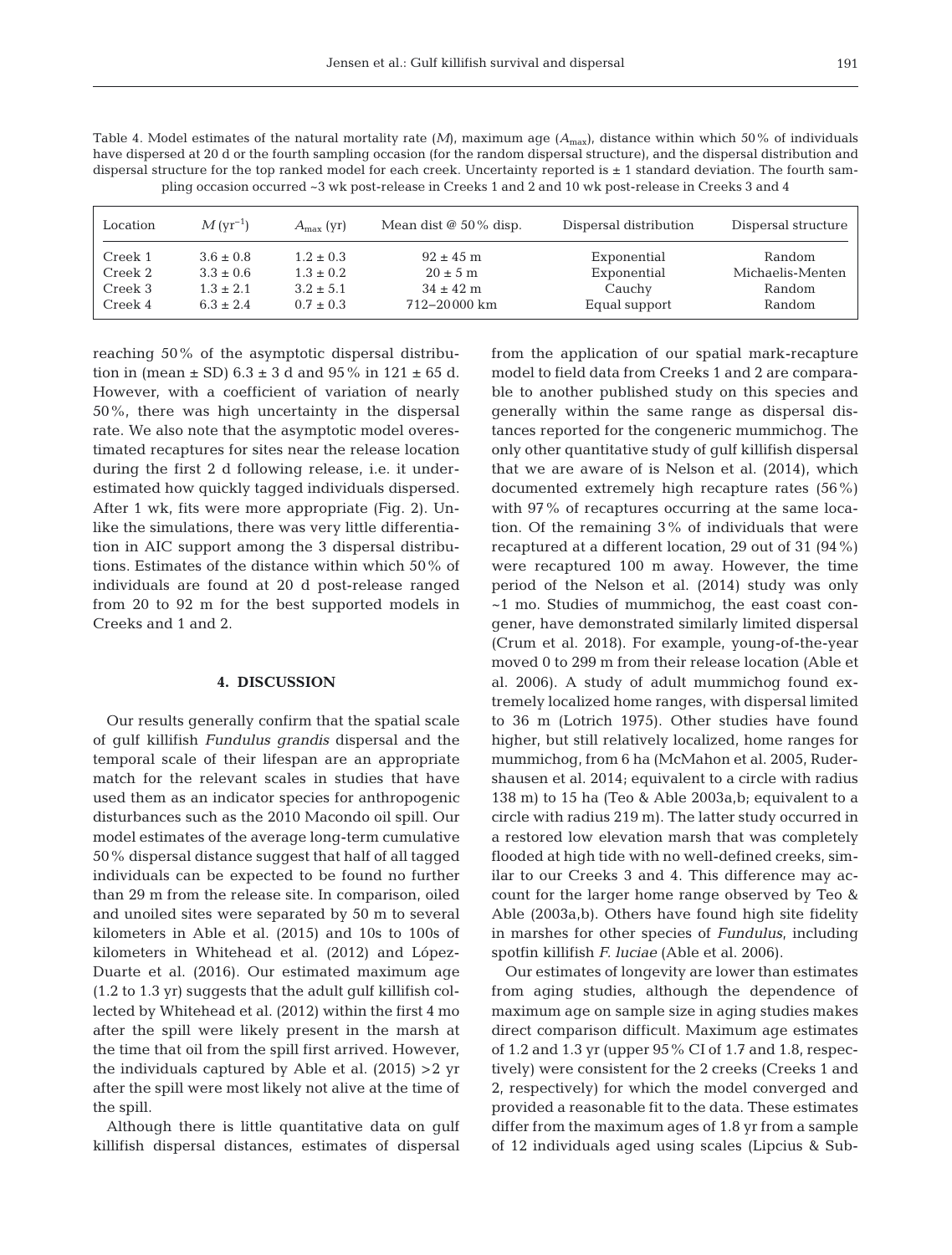rahmanyam 1986) and 2.3 yr from 77 individuals aged using otoliths (Vastano et al. 2017). The maximum age in a sample from a population increases with the size of that sample (Hoenig 1983) up to some asymptote. Thus, larger samples of aged gulf killifish may result in even higher maximum age.

Our spatial capture-recapture model for batchmarking experiments provided more accurate and precise estimates of survival rate than non-spatial models but struggled more to estimate dispersalrelated quantities. When marked individuals disperse away from the tagging site over time (i.e. the dispersal parameter, σ*t*, is time-dependent), our model's estimates of survival (and its related quantities) are robust to the selected model parameterization, as long as the structure allows for time-varying dispersal. Estimation of dispersal-related quantities depended more strongly on the selected dispersal model. In the analysis of data from our mark-recapture experiment, estimates of the distance within which 50% of individuals are found differed by ~40% among the 3 dispersal models. Dispersal characteristics defined further out in the tails of the distributions (e.g. the distance within which 90% of individuals are found, not shown) differ even more among the alternative dispersal models, and it is difficult to discern the best dispersal model based solely on AIC support. Therefore, conclusions about maximum dispersal distances are more uncertain than those about average dispersal distances.

The failure of our model to accurately represent the complex patterns observed at Creeks 3 and 4 is most likely a result of interactions between the morphology of these creeks and the seasonal timing of their sampling. The lower elevation of these creeks caused the adjacent marsh surface to be inundated at higher water levels, which commonly occurs during the spring in Barataria Bay (Minello et al. 2012), i.e. near the time when fish were tagged and released in these easily incorporate dispersal that is sometimes constrained to a channel and at other times unconstrained. However, an additional term to account for variation in recapture efficiency among sampling events could be added without fundamentally changing the model structure. This is a potentially fruitful avenue for further model development in the future.

We recommend use of our spatial capture-recapture model to estimate survival in batch-marking studies where movement away from the tagging site is thought to play a significant role in recapture patterns. In particular, our model can help disentangle movement beyond the study area from mortality. These 2 explanations for lower tag-recapture rates are confounded in non-spatial capture-recapture models (Schaub and Royle 2014). Individually identifiable markings remain a better way to understand detailed patterns of movement and dispersal, including individual variability and the influence of characteristics such as size or sex on movement patterns. However, batch marking is often the only feasible approach when time and budgets are limited or the size of the organism precludes the use of individually identifiable markings. In such cases, our model represents a significant advance over non-spatial analyses of batch-marking studies.

*Data archive*: Code and mark-recapture data are available at http://github.com/okenk/fundulus-dispersal.

*Acknowledgements.* This research was made possible by a grant from The Gulf of Mexico Research Initiative to the Coastal Waters Consortium. Data are publicly available through the Gulf of Mexico Research Initiative Information & Data Cooperative (GRIIDC) at https://data.gulfresearchinitiative.org (doi: 10.7266/N7J10121). The funders had no role in the design, execution, or analyses of this project. We thank LUMCON for support with logistics and the following individuals for assistance with sampling efforts: R. Blake, C. Filosa, A. Hopple, J. Olin, M. Rich, and A. Riggs. We are grateful for A. Vastano's assistance with manuscript preparation and formatting.

#### LITERATURE CITED

- Able KW, Grothues TM (2018) Essential fish habitat for nearshore sentinel species of fishes and crabs in heavily urbanized New York Harbor. Urban Naturalist 16: 1−25
- [Able KW, Hagan SM, Brown SA \(2006\) Habitat use, move](https://doi.org/10.1016/j.jembe.2006.03.004)ment and growth of young-of-the-year *Fundulus* spp. in southern New Jersey salt marshes: comparisons based on tag/recapture. J Exp Mar Biol Ecol 335: 177−187
- [Able KW, Balletto JH, Hagan SM, Jivoff PR, Strait K \(2007\)](https://doi.org/10.1080/10641260600960995) Linkages between salt marshes and other nekton habitats in Delaware Bay, USA. Rev Fish Sci 15: 1−61
- creeks. Our spatial capture-recapture model cannot [Able KW, Vivian DN, Petruzzelli G, Hagan SM \(2012\) Con](https://doi.org/10.1007/s12237-011-9471-x)nectivity among salt marsh subhabitats: residency and movements of the mummichog (*Fundulus heteroclitus*). Estuar Coast 35: 743−753
	- [Able KW, López-Duarte PC, Fodrie FJ, Jensen OP and others](https://doi.org/10.1007/s12237-014-9890-6) (2015) Fish assemblages in Louisiana salt marshes: effects of the Macondo oil spill. Estuar Coast 38: 1385−1398
		- Boehlert GW, Mundy BC (1988) Roles of behavioral and physical factors in larval and juvenile fish recruitment to estuarine nursery areas. In: Weinstein MP (ed) Larval fish and shellfish transport through inlets. American Fisheries Society, Bethesda, MA, p 51−67
		- Bolker BM (2008) Ecological models and data in R. Princeton University Press, Princeton, NJ
	- $\blacktriangleright$  Burger J (2006) Bioindicators: types, development, and use in ecological assessment and research. Environ Bioindic 1: 22−39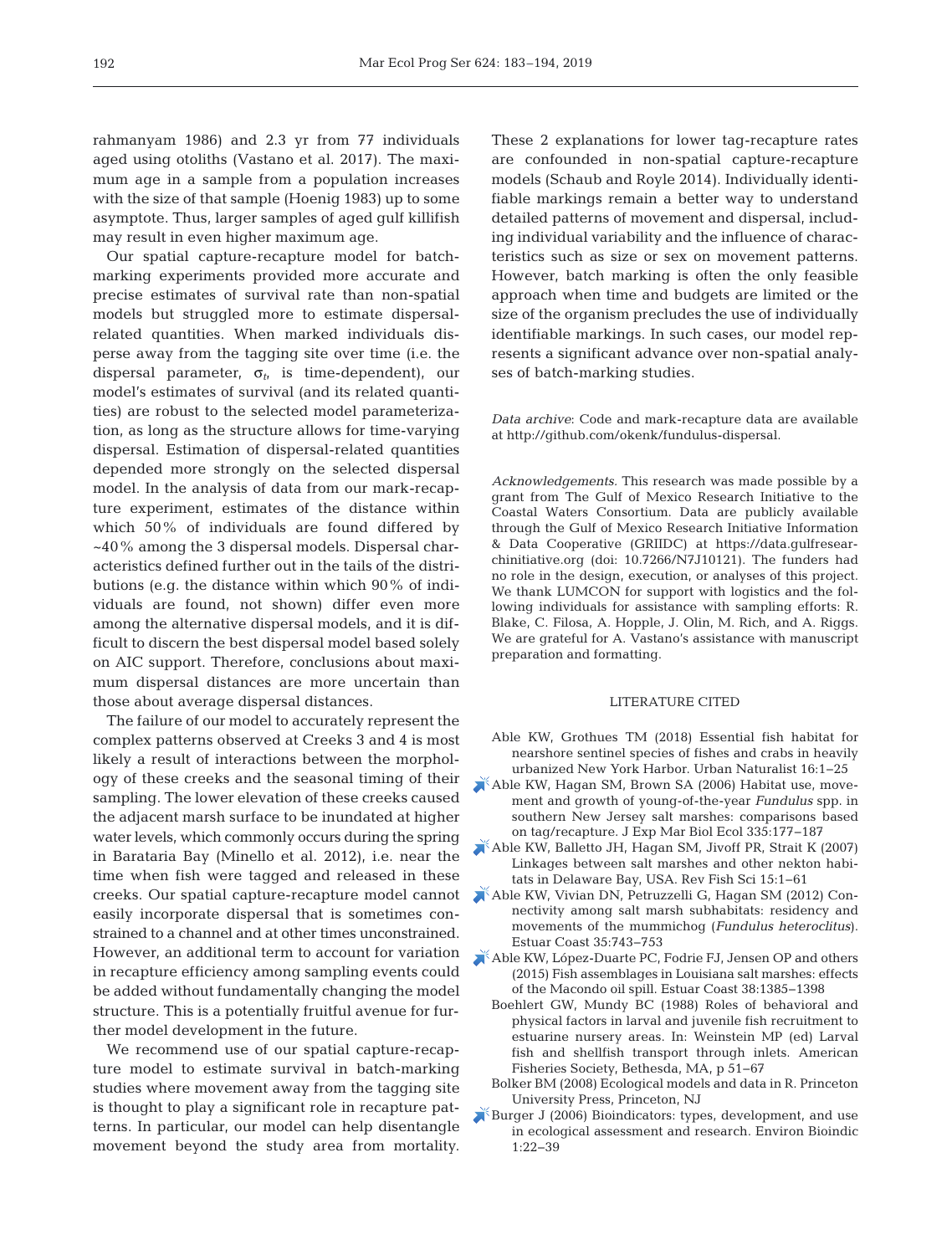- [Burnett KG, Bain LJ, Baldwin WS, Callard GV and others](https://doi.org/10.1016/j.cbd.2007.09.001) (2007) *Fundulus* as the premier teleost model in environmental biology: opportunities for new insights using genomics. Comp Biochem Physiol Part D Genomics Proteomics 2: 257−286
- [Couillard CM, Nellis P \(1999\) Organochlorine contaminants](https://doi.org/10.1002/etc.5620181123) in mummichog (*Fundulus heteroclitus*) living downstream from a bleached-kraft pulp mill in the Miramichi Estuary, New Brunswick, Canada. Environ Toxicol Chem 18:2545-2556
	- Crego GJ, Peterson MS (1997) Salinity tolerance of four ecologically distinct species of *Fundulus* (Pisces: Fundulidae) from the northern Gulf of Mexico. Gulf Mex Sci 1: 45−49
- [Crum KP, Balouskus RG, Targett TE \(2018\) Growth and](https://doi.org/10.1007/s12237-017-0299-x) movements of mummichogs (*Fundulus heteroclitus*) along armored and vegetated estuarine shorelines. Estuar Coast 41: 131−143
- [Dubansky B, Whitehead A, Miller JT, Rice CD, Galvez F](https://doi.org/10.1021/es400458p) (2013) Multitissue molecular, genomic, and developmental effects of the Deepwater Horizon oil spill on resident Gulf killifish (*Fundulus grandis*). Environ Sci Technol 47: 5074−5082
- [Ergon T, Gardner B \(2014\) Separating mortality and emigra](https://doi.org/10.1111/2041-210X.12133)tion: modelling space use, dispersal and survival with robust design spatial capture−recapture data. Methods Ecol Evol 5: 1327−1336
- [Finley MA, Courtenay SC, Teather KL, van den Heuvel MR](https://doi.org/10.2166/wqrj.2009.033) (2009) Assessment of northern mummichog (*Fundulus heteroclitus macrolepidotus*) as an estuarine pollution monitoring species. Water Qual Res J Canada 44: 323−332
- [Flostrand LA, Schweigert JF, Daniel KS, Cleary JS \(2009\)](https://doi.org/10.1093/icesjms/fsp151) Measuring and modelling Pacific herring spawning-site fidelity and dispersal using tag-recovery dispersal curves. ICES J Mar Sci 66: 1754−1761
- [Fodrie FJ, Able KW, Galvez F, Heck KL Jr and others \(2014\)](https://doi.org/10.1093/biosci/biu123) Integrating organismal and population responses of estuarine fishes in Macondo spill research. Bioscience 64: 778−788
- [Fritz ES, Garside ET \(1975\) Comparison of age composition,](https://doi.org/10.1139/z75-047) growth, and fecundity between two populations each of *Fundulus heteroclitus* and *F. diaphanous* (Pisces:Cyprinodontidae). Can J Zool 53: 361−369
- [Gilroy JJ, Virzi T, Boulton RL, Lockwood JL \(2012\) A new](https://doi.org/10.1890/12-0124.1) approach to the 'apparent survival' problem: estimating true survival rates from mark−recapture studies. Ecology 93: 1509−1516
	- Hoenig JM (1983) Empirical use of longevity data to estimate mortality rates. Fish Bull (Wash D C) 82: 898−903
- [Kneib RT \(1986\) The role of](https://doi.org/10.1093/icb/26.1.259) *Fundulus heteroclitus* in salt marsh trophic dynamics. Am Zool 26:259-269
- [Kneib RT, Stiven AE \(1978\) Growth, reproduction, and feed](https://doi.org/10.1016/0022-0981(78)90125-9)ing of *Fundulus heteroclitus* (L.) on a North Carolina salt marsh. J Exp Mar Biol Ecol 31: 121−140
- [Kneib RT, Wagner SL \(1994\) Nekton use of vegetated marsh](https://doi.org/10.3354/meps106227) habitats at different stages of tidal inundation. Mar Ecol Prog Ser 106:227–238
- [Kristensen K, Nielsen A, Berg CW, Skaug H, Bell BM \(2016\)](https://doi.org/10.18637/jss.v070.i05) TMB: automatic differentiation and Laplace approximation. J Stat Softw 70:1-21
- [Landres PB, Verner J, Thomas JW \(1988\) Ecological uses of](https://doi.org/10.1111/j.1523-1739.1988.tb00195.x) vertebrate indicator species: a critique. Conserv Biol 2: 316−328
- [Lipcius RN, Subrahmanyam CB \(1986\) Temporal factors](https://doi.org/10.1016/0272-7714(86)90026-0) influencing killifish abundance and recruitment in Gulf of Mexico salt marshes. Estuar Coast Shelf Sci 22: 101−114
- [López-Duarte PC, Fodrie FJ, Jensen OP, Whitehead A,](https://doi.org/10.1371/journal.pone.0162699) Galvez F, Dubansky B, Able KW (2016) Is exposure to Macondo oil reflected in the otolith chemistry of marshresident fish? PLOS ONE 11:e0162699
- [Lotrich VA \(1975\) Summer home range and movements of](https://doi.org/10.2307/1935311) Fundulus heteroclitus (Pisces: Cyprinodontidae) in a tidal creek. Ecology 56: 191−198
- [McCann MJ, Able KW, Christian RR, Fodrie FJ and others](https://doi.org/10.1002/fee.1474)  $(2017)$  Key taxa in food web responses to stressors: the Deepwater Horizon oil spill. Front Ecol Environ 15: 142−149
- [McMahon KW, Johnson BJ, Ambrose WG Jr \(2005\) Diet and](https://doi.org/10.1007/BF02696024) movement of the Killifish, *Fundulus heteroclitus*, in a Maine salt marsh assessed using gut contents and stable isotope analyses. Estuaries 28: 966−973
- [Minello TJ, Rozas LP, Baker R \(2012\) Geographic variability](https://doi.org/10.1007/s12237-011-9463-x) in salt marsh flooding patterns may affect nursery value for fishery species. Estuar Coast 35: 501−514
- [Nelson TR, Sutton D, DeVries DR \(2014\) Summer move](https://doi.org/10.1007/s12237-013-9762-5)ments of the Gulf Killifish (*Fundulus grandis*) in a northern Gulf of Mexico salt marsh. Estuar Coast 37: 1295−1300
- [Paradis E, Baillie SR, Sutherland WJ \(2002\) Modeling large](https://doi.org/10.1016/S0304-3800(01)00487-2)scale dispersal distances. Ecol Modell 151:279-292
	- Pollock KH, Nichols JD, Brownie C, Hines JE (1990) Statistical inference for capture-recapture experiments. Wildl Monogr 1:3-97
	- R Core Team (2018) R: a language and environment for statistical computing. R Foundation for Statistical Computing, Vienna
	- Royle JA, Chandler RB, Sollmann R, Gardner B (2013) Spatial capture-recapture. Academic Press, Cambridge, MA
- $K$ [Rozas LP \(1995\) Hydroperiod and its influence on nekton](https://doi.org/10.2307/1352378) use of the salt marsh: a pulsing ecosystem. Estuaries 18: 579−590
- [Rudershausen PJ, Buckel JA, Dubreuil T, O'Donnell MJ,](https://doi.org/10.3354/meps10656) Hightower JE, Poland SJ, Letcher BH (2014) Estimating movement and survival rates of a small saltwater fish using autonomous antenna receiver arrays and passive integrated transponder tags. Mar Ecol Prog Ser 499: 177−192
- [Schaub M, Royle JA \(2014\) Estimating true instead of appar](https://doi.org/10.1111/2041-210X.12134)ent survival using spatial Cormack−Jolly−Seber models. Methods Ecol Evol 5: 1316−1326
- [Shaw MW \(1995\) Simulation of population expansion and](https://doi.org/10.1098/rspb.1995.0036) spatial pattern when individual dispersal distributions do not decline exponentially with distance. Proc R Soc B 259: 243−248
- [Siddig AA, Ellison AM, Ochs A, Villar-Leeman C, Lau MK](https://doi.org/10.1016/j.ecolind.2015.06.036) (2016) How do ecologists select and use indicator species to monitor ecological change? Insights from 14 years of publication in Ecological Indicators. Ecol Indic 60: 223−230
- [Skalski JR, Buchanan RA, Griswold J \(2009\) Review of](https://doi.org/10.1080/10641260902752199) marking methods and release-recapture designs for estimating the survival of very small fish: examples from the assessment of salmonid fry survival. Rev Fish Sci 17: 391−401
- [Teo SLH, Able KW \(2003a\) Growth and production of mum](https://doi.org/10.1007/BF02691693)michogs *(Fundulus heteroclitus)* in a restored marsh. Estuaries 26:51-63